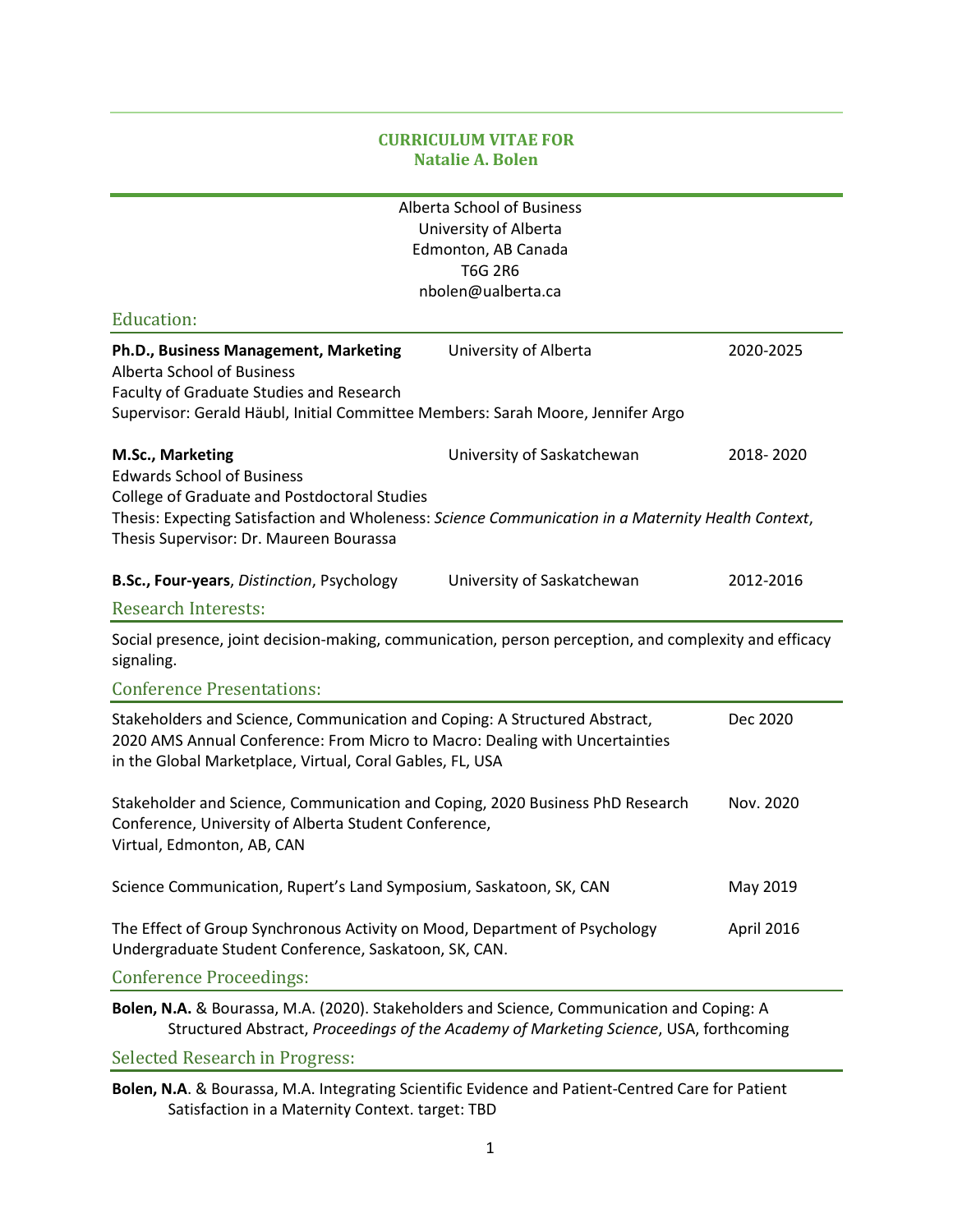- Enjoy the Show: A Conceptual Framework for the Impact of Social Presence on Hedonic Enjoyment of Experiential Consumption (with Gerald Häubl).
- Author Trustworthiness: Lingo and Jargon use on Processing Fluency and on Perceptions of Deception and Trust

## Teaching Experience:

| Teaching Assistant: University of Saskatchewan                           |                  |
|--------------------------------------------------------------------------|------------------|
| COMM 458 - Branding (Marjorie Delbaere)                                  | Summer/Fall 2020 |
| >>Student Assistantship, Gwenna Moss Centre for Teaching and Learning    |                  |
| COMM 357- Marketing Research (Maureen Bourassa)                          | Winter 2020      |
| COMM 340 - International Business (William Murphy)                       | <b>Fall 2019</b> |
| MBA 819- Marketing for Organizational Decision Making (Maureen Bourassa) | <b>Fall 2019</b> |
| COMM 204 - Introduction to Marketing (Dawn Dobni)                        | <b>Fall 2018</b> |
| COMM 204 - Introduction to Marketing (Brooke Klassen)                    | Winter 2018      |

**Educator:** Saskatchewan Science Centre Feb 2017-Aug 2018

>>programming department, creating curricular-based programming for all ages; brochures; camp promotion; customer service; outreach; social media; participation in events and fairs; research and development; teaching and preparing workshops and lessons; etc.

### Research Experience:

| Principle Investigator: University of Saskatchewan<br>Master's thesis in marketing using qualitative (Grounded Theory<br>and Participatory Action) research methods | 2018-2020        |
|---------------------------------------------------------------------------------------------------------------------------------------------------------------------|------------------|
| Research Assistant Experience: University of Saskatchewan                                                                                                           |                  |
| Marjorie Delbaere-Business Models Founded on the Promise of                                                                                                         | <b>Fall 2018</b> |
| <b>Corporate Social Responsibility</b>                                                                                                                              |                  |
| Lee Swanson: Building Northern Capacity through Aboriginal                                                                                                          | 2018-2020        |
| Entrepreneurship                                                                                                                                                    |                  |
| Maureen Bourassa-Engagement of Female Stakeholders in the                                                                                                           | 2019-2020        |
| Nuclear Industry; and other miscellaneous projects                                                                                                                  |                  |
|                                                                                                                                                                     |                  |

# Research Grants, Awards and Scholarships:

Alberta School of Business, Business PhD Graduate Fellowship—2020 to 2021 (\$15833) Alberta School of Business, Business PhD Fellowship- Sunlife Endowment—2020 to 2021 (\$4167) Alberta School of Business, Supervisor Fellowship—2020 to 2021 (\$5000) Alberta School of Business, Doctoral Recruitment Scholarship from FGSR –2020 to 2021 (\$10000) The Jacqueline McKenzie Newstead Scholarship from the Canadian Federation of University Women, Saskatoon Inc.—2020 (\$2,000). Saskatchewan Centre for Patient-Oriented Research Trainee Grant– 2019 to 2020 (\$20,000). University of Saskatchewan Entrance Scholarship—2018 (\$2,000). University of Saskatchewan Entrance Scholarship—2012 (\$1,000).

## Graduate Coursework:

| <b>BUS 715: Experimental Methods for Behavioural Science</b> | Gerald Häu         |
|--------------------------------------------------------------|--------------------|
| EDPY 507: Measurement Theory I                               | Okan Bulut         |
| MARK 710: Research Methodology in Marketing                  | Kangkang V         |
| <b>MARK 710: Marketing Models</b>                            | <b>Paul Messir</b> |

Gerald Häubl Kangkang Wang Paul Messinger